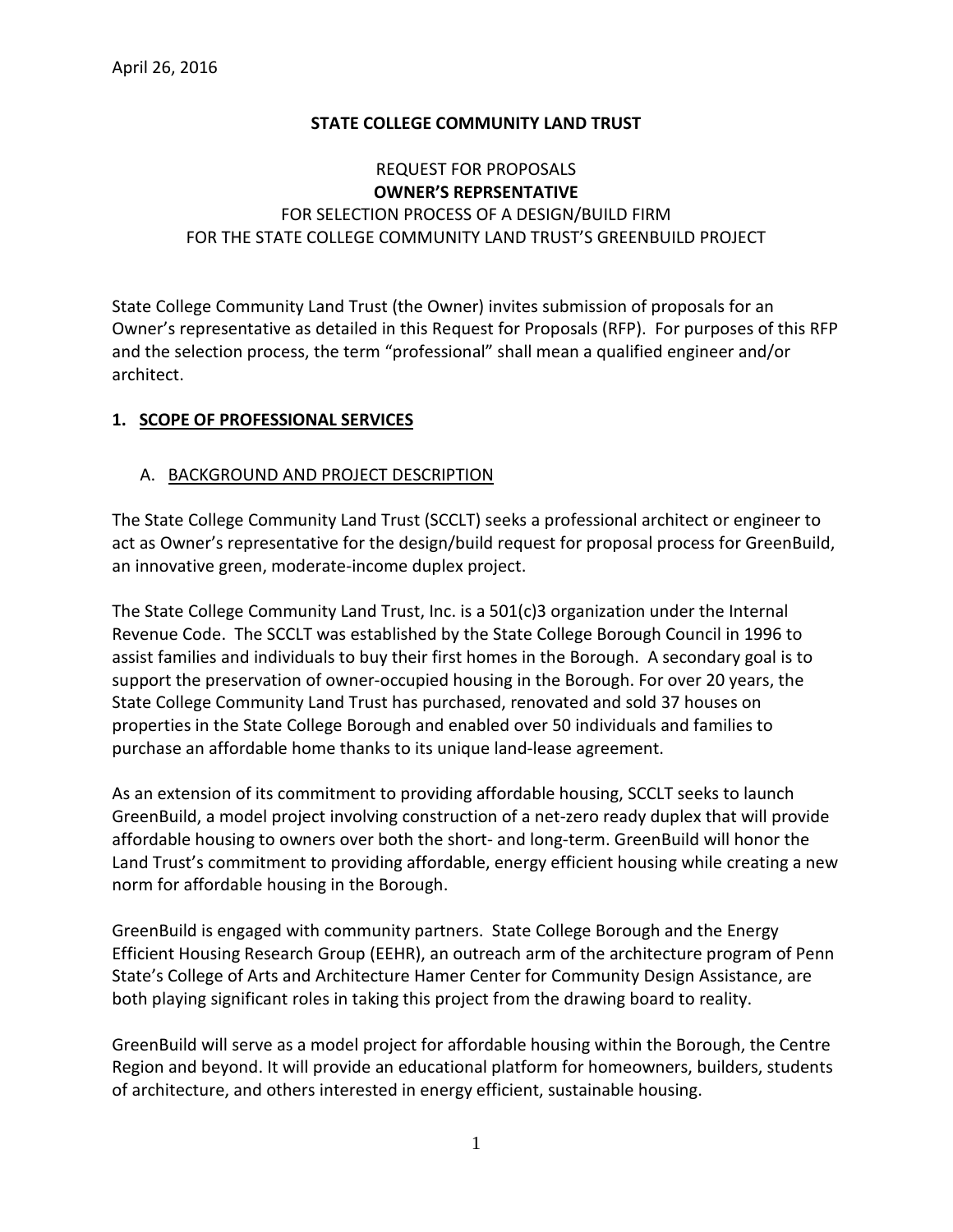GreenBuild's objective is to build a duplex which is:

- Initially affordable for a moderate-income buyer
- Long-term affordable due to energy efficiencies
- Faithful to the student-designed project produced through the Energy Efficient Housing Research Group
- A prototype for future green, affordable housing initiatives

The building site is located at 1394 University Drive, State College, PA.

The SCCLT is seeking to hire a professional engineer or architect to serve as the Owner's representative who will proactively act and advise in the Owner's best interest. The professional has the knowledge and experience the Owner lacks and is expected to act accordingly, assisting with the services including, but not limited to, the following:

- Preparation of proposal documents and solicitations from design/build firms local to the Centre Region who have experience meeting goals similar to the GreenBuild Project.
- Facilitate pre-proposal meetings
- Evaluation of proposals submittals from design/build firms
- Assist Owner in developing short-list of qualified design/build firms
- Assist a team to review proposals and recommend offer to most qualified design/build firm
- Assist with development of comprehensive agreement with a design/build firm for **GreenBuild**

### B. PROJECT DEVELOPMENT

- Professional meets with SCCLT staff and committee to confirm understanding of tasks
- Professional provides draft of RFP for design/build firms
- Professional assists in advertising position
- Professional works with committee to review proposals
- Professional assists committee for selection of design/build firm which will meet the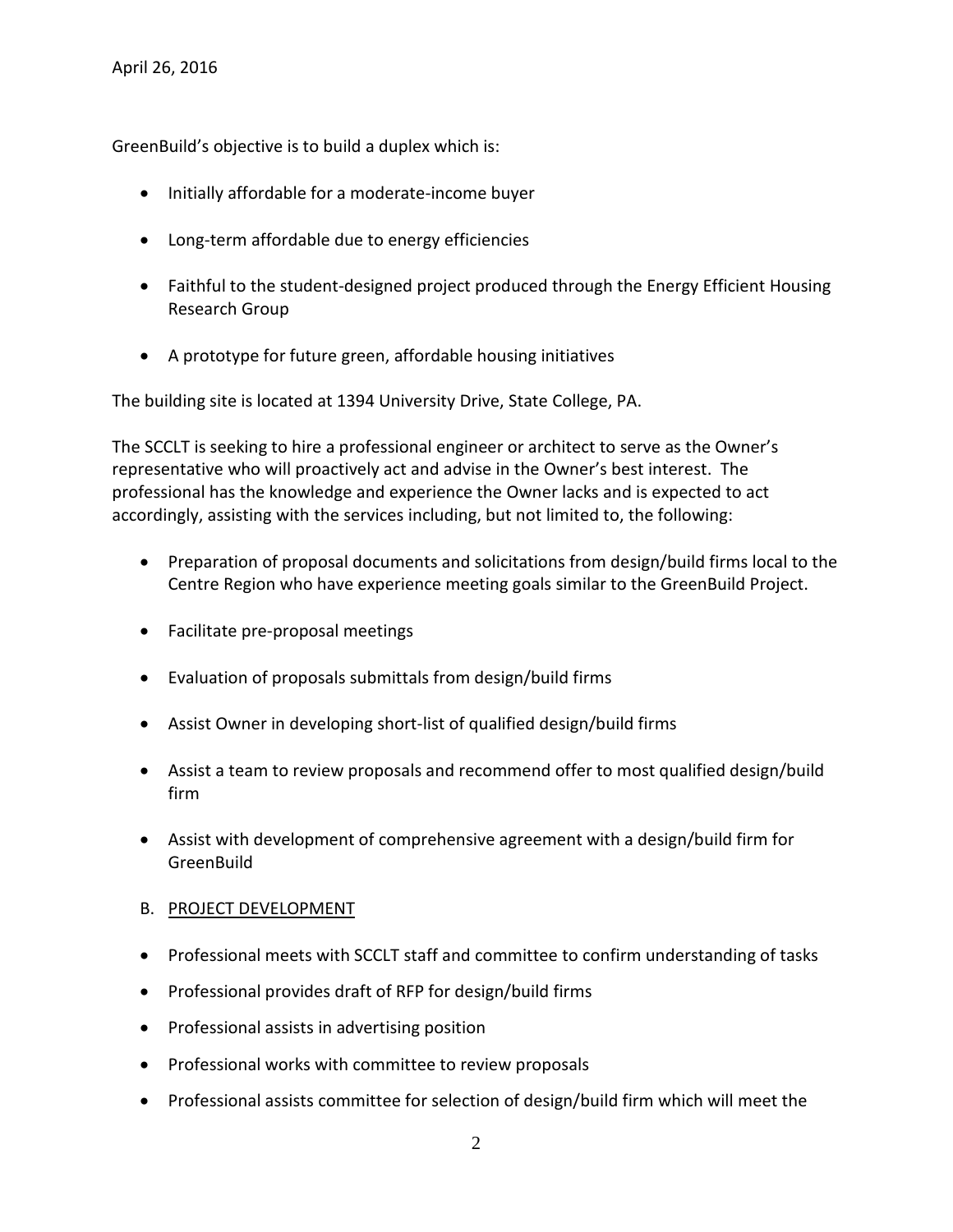goals of GreenBuild

• Professional negotiates contract with selected design/build firm

## **2. GENERAL**

### A. OBJECTIVE

State College Community Land Trust (SCCLT) seeks proposals from professionals to represent the Owner in soliciting proposals from, and selecting, a design/build firm for the GreenBuild project. This RFP is to manage the selection process only. (Note: The professional chosen as Owner's Representative for this project shall not be the design/build party. They shall be two different parties.)

### B. MANAGEMENT

Selection of a professional is ultimately the responsibility of the State College Community Land Trust Executive Director, the Chair of GreenBuild, with the approval of the SCCLT Board.

### C. OBLIGATION

The State College Community Land Trust is not responsible for any costs associated with the preparation, review and/or submission of this Request for Proposal or associated with interview(s) during the selection process.

### D. COMMUNICATION

Ron Quinn, SCCLT Executive Director, will be the exclusive contact for all pre-contract communications, including questions pertaining to the RFP.

### E. AGREEMENT FORMAT

The Owner will require the successful professional to execute the agreement attached, developed by the State College Community Land Trust, denoting the services to be provided by the professional.

### F. COMPENSATION

The Professional should outline anticipated fees for services for the terms of each of the three phases of the project outlined in 2 A-C in the attached Agreement.

### **3. OWNER'S REPRESENTATIVE SELECTION PROCESS**

### A. ADVERTISING

The RFP is available on the SCCLT website sccclandtrust.org or for pick up at the State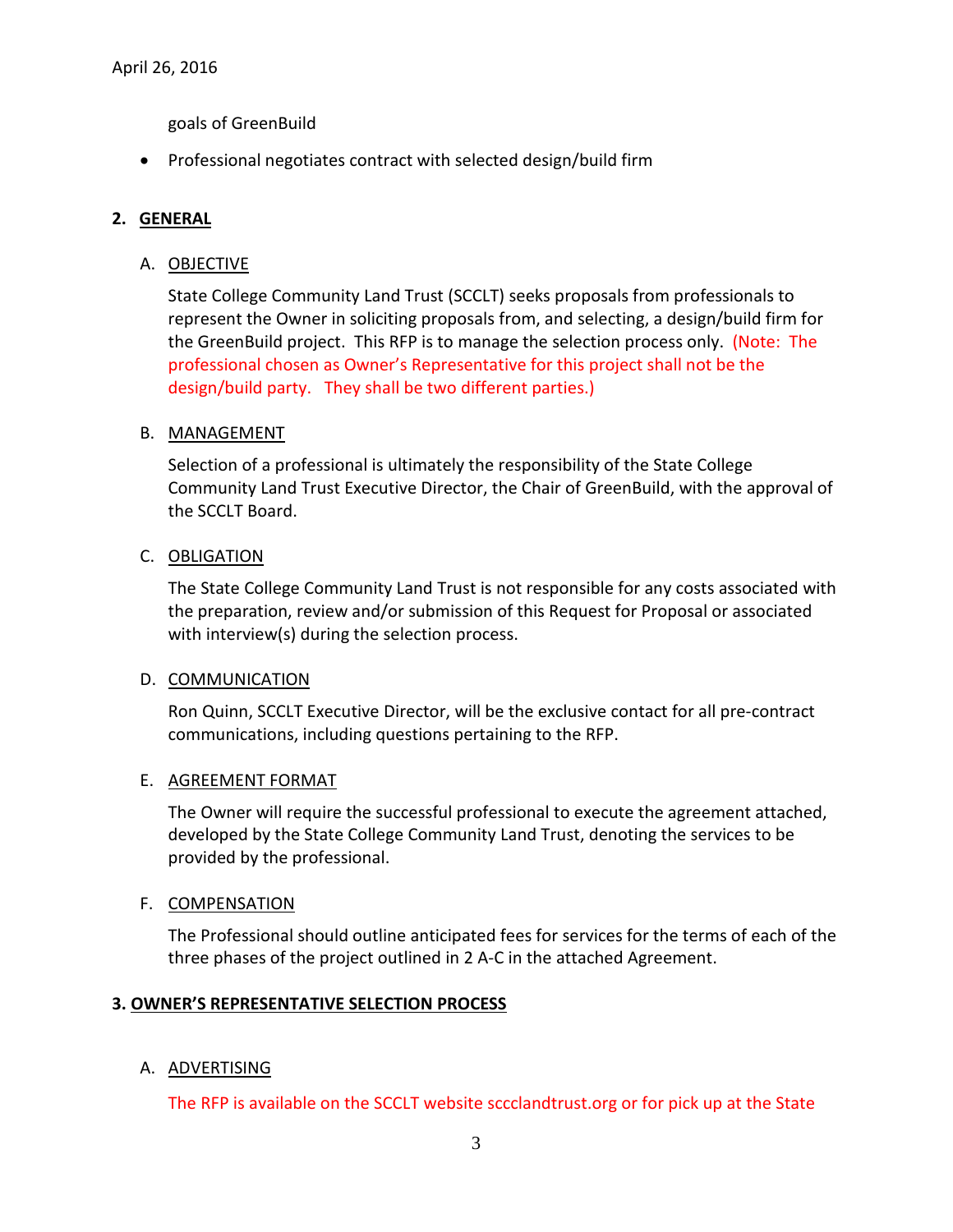College Community Land Trust Office, 1315 South Allen St., Suite 306. Please call ahead 814-867-0656 to insure the office is open.

This RFP is being advertised for interested professionals and issued to a select list of firms. Professionals interested in this project are to submit their proposals as herein specified. Following receipt of the proposals, the Owner will select the professional it deems most qualified to address the needs and conditions of this project and whose proposal is most advantageous to the SCCLT. Owner reserves the right to request an interview(s) prior to the selection of the professional. Professionals will be evaluated in accordance with Evaluation Factors which are listed below and are listed in no particular order of preference or weight.

### B. HOW TO APPLY

Respondents to this RFP are to submit a proposal addressing items discussed under PROPOSAL CONTENT in Item F below.

Submit three copies of the proposal to:

Ron Quinn, Executive Director

State College Community Land Trust 1315 South Allen St. Suite 306 State College, PA 16801

- a. Proposals shall be valid for a period of 90 days from the date of opening.
- b. The deadline for submission of proposals is **Tuesday, May 31, 2016** prior to 11:00 AM prevailing time.

### C. EVALUATION FACTORS

Submitted proposals will be reviewed and evaluated by the SCCLT. Interviews may be held with the most qualified professionals and would include the Executive Director and Chair of GreenBuild and other GreenBuild committee members who will be involved in the design/build selection process. A final selection will be recommended by the evaluation/interview team for confirmation by the SCCLT Board.

The SCCLT will consider the following during the evaluation process:

- a. Evidence of the professional's ability to perform the work. This will be evaluated by reviewing the proposal of the professional;
- b. The experience of the professional on similar projects;
- c. Capability to provide professional services in a timely manner;
- d. Evidence that the professional is currently registered in the state of Pennsylvania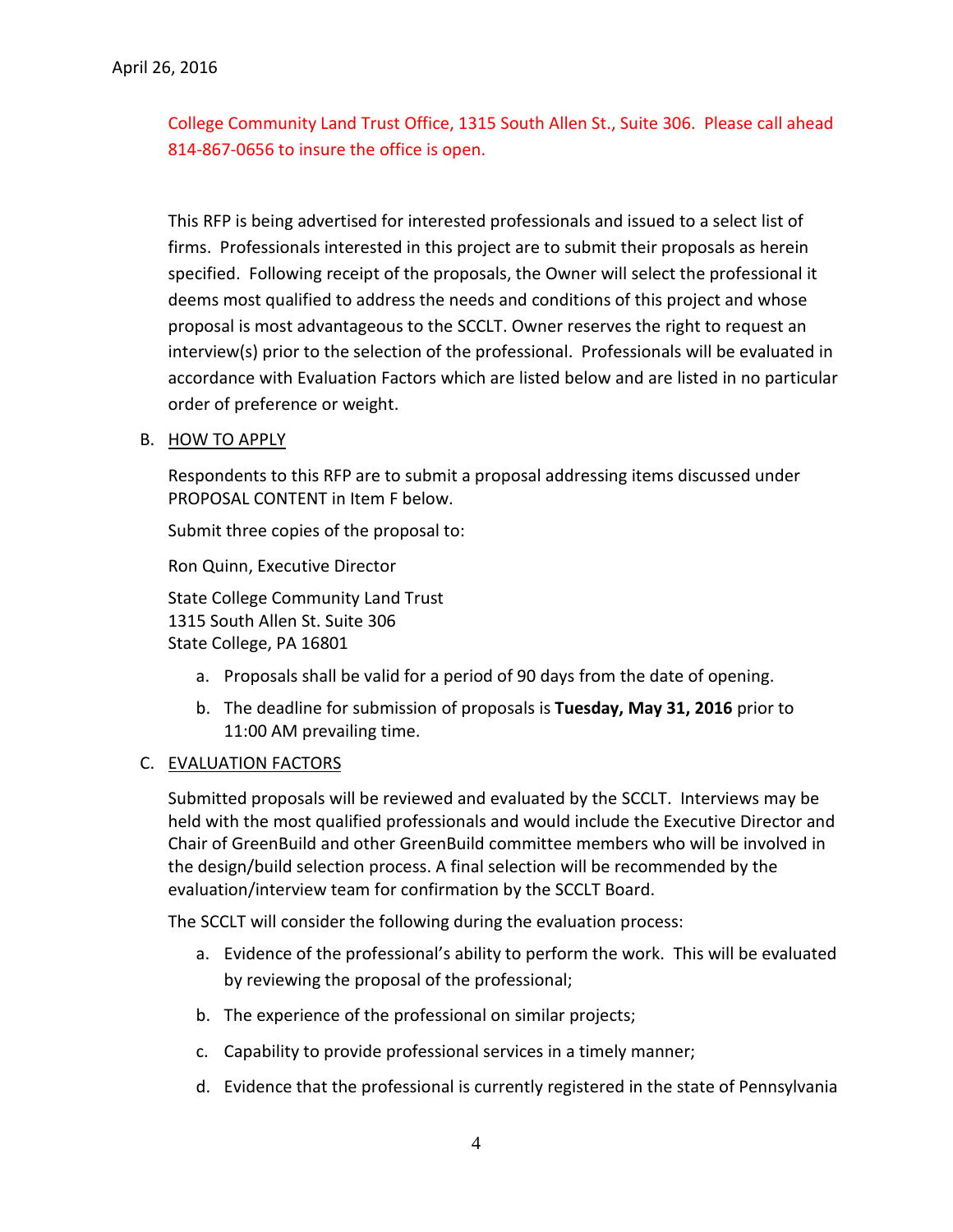and is properly insured;

- e. Demonstrated knowledge of local building codes and Americans with Disabilities Act regulations; and appropriate green building standards;
- f. Location of office and proposed organizational structure for quick, efficient response to Borough requests;
- g. Estimate of fees for services.
- D. SELECTION

The award will be made to the responsible professional whose proposal, in the opinion of the SCCLT evaluation team, is most advantageous to the SCCLT. Consultant fees will be negotiated with the selected firm. In the event that an agreement cannot be reached with the selected firm, the SCCLT may negotiate an agreement with the secondranking firm in the evaluation, and so on, or may reject all proposals.

#### E. SCHEDULE OF EVENTS

| May 9, 2016        | <b>Issuance of RFP</b>                         |
|--------------------|------------------------------------------------|
| May 31, 2016       | Proposals due by 11 AM                         |
| June 11, 2016      | Interviews conducted                           |
| June 30, 2016      | Contract awarded to Owner's Rep                |
| July 25, 2016      | RFP for GreenBuild design/build firm developed |
|                    | by selected Owner's representative             |
| August 1, 2016     | RFP advertised for design/build firm           |
| September 9, 2016  | Committee convened to select design/build firm |
| September 30, 2016 | Contract negotiated with design/build firm     |

#### F. PROPOSAL CONTENT

Proposals shall include, as a minimum, the following:

- a. Cover letter identifying professional and name, phone number and e-mail of contact person, services provided;
- b. A track record of working on projects as an Owner's representative. A list of relevant projects, including client contact names, titles, and phone numbers should accompany the proposal;